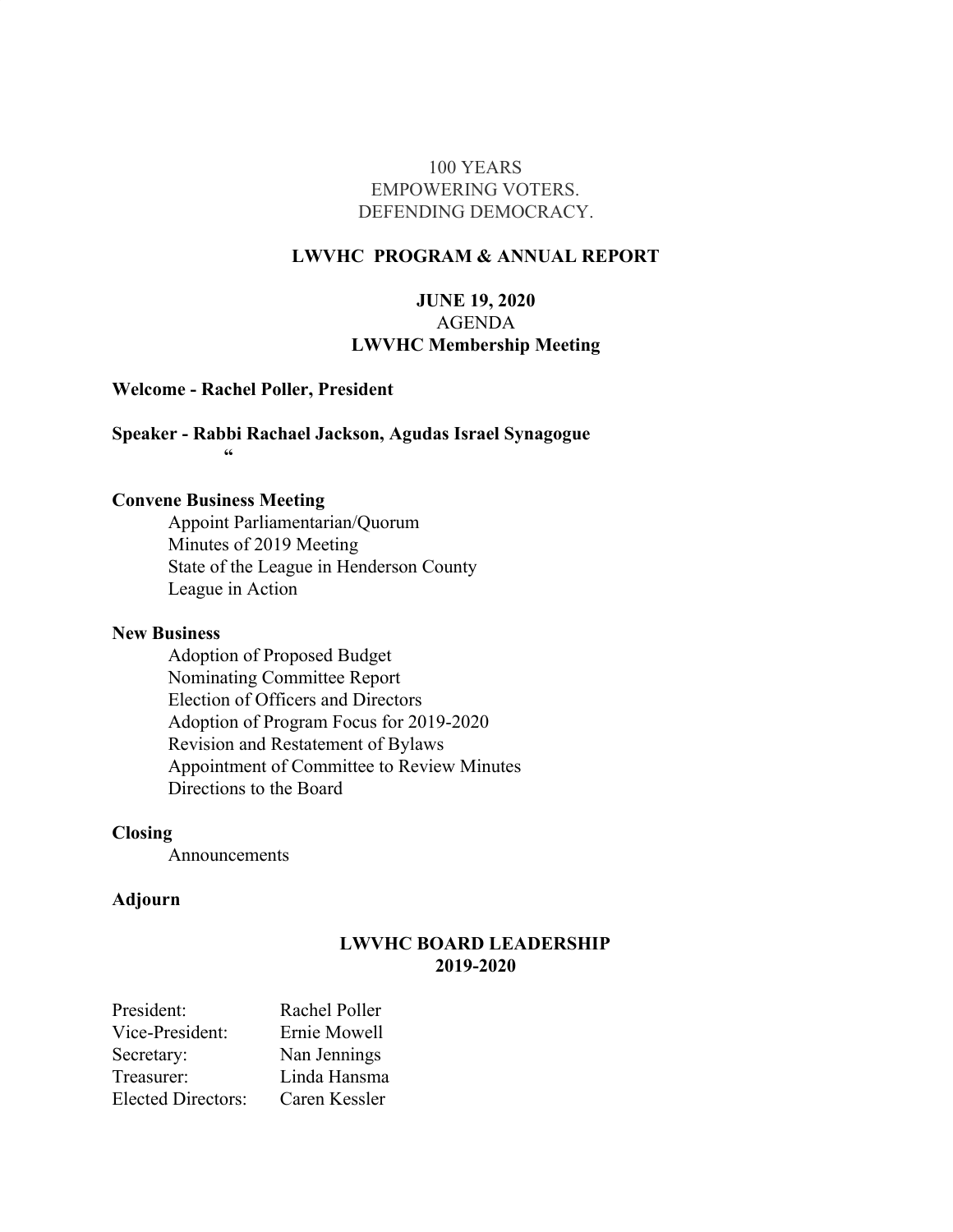|                                  | Kathy Trice           |
|----------------------------------|-----------------------|
|                                  | <b>Brenda Sherrer</b> |
|                                  | Stan Kumor            |
| Appointed Directors: Paul Goebel |                       |
|                                  | Liz Hill              |
| Nominating Committee:            |                       |
|                                  | Patti Rogers, Chair   |
|                                  | Ruth Baldwin          |
|                                  | <b>Judy Hansen</b>    |

#### **STATE OF THE LEAGUE 2020 LWVHC**

2019-2020 has been a productive year for LWVHC as we have worked diligently in many areas. Although the Covid-19 pandemic and subsequent weeks in stay-at-home social distancing resulted in cancelling our spring programs and voter events, we have remained active and engaged from home holding all board and team meetings and zoom training sessions for members upon request. Many of us have become experts at using virtual conferencing technology platforms, and have participated in numerous LWVUS, LWVNC, and related programs which may not have otherwise been possible.

Throughout the year, we've had League letters to the editor published frequently and have supported member letter writing and phone calls to elected officials. We launched our monthly column in the Times-News Hendersonville and hope to be able to continue to inform readers about civic & league issues as the paper is changing. Via our updated website, biweekly Updates, Facebook, and in radio interviews, we promote events sponsored by LWVHC and those relevant events of other Leagues and nonpartisan organizations. We've collaborated with many community partners on our efforts.

Current membership is 120 including 3 students and 3 lifetime members. Our Board created a guidance for all team and committee chairs which outlines expectations and clarifies the supporting role of the Board. We met all requirements to now be a non-profit corporation, registered with the NC Secretary of State. In the winter of 2020, the Board sent out an Annual Appeal letter to members and met our fundraising goal. We presented Resolutions to Commemorate the 100th year of Women's Suffrage and the Centennial of the LWV at County Commissioner Board Meetings in both Henderson and Polk Counties.

Our Voter Services, Education, Immigration, Students Voting for Democracy (SVFD), ERA, Student Engagement, Observer, Home, and Diversity, Equity and

3

Inclusion (DEI), Teams have all sponsored programs for community and League members alike and continue to advocate in support of vital positions. Our VOTE411 website, promoted and put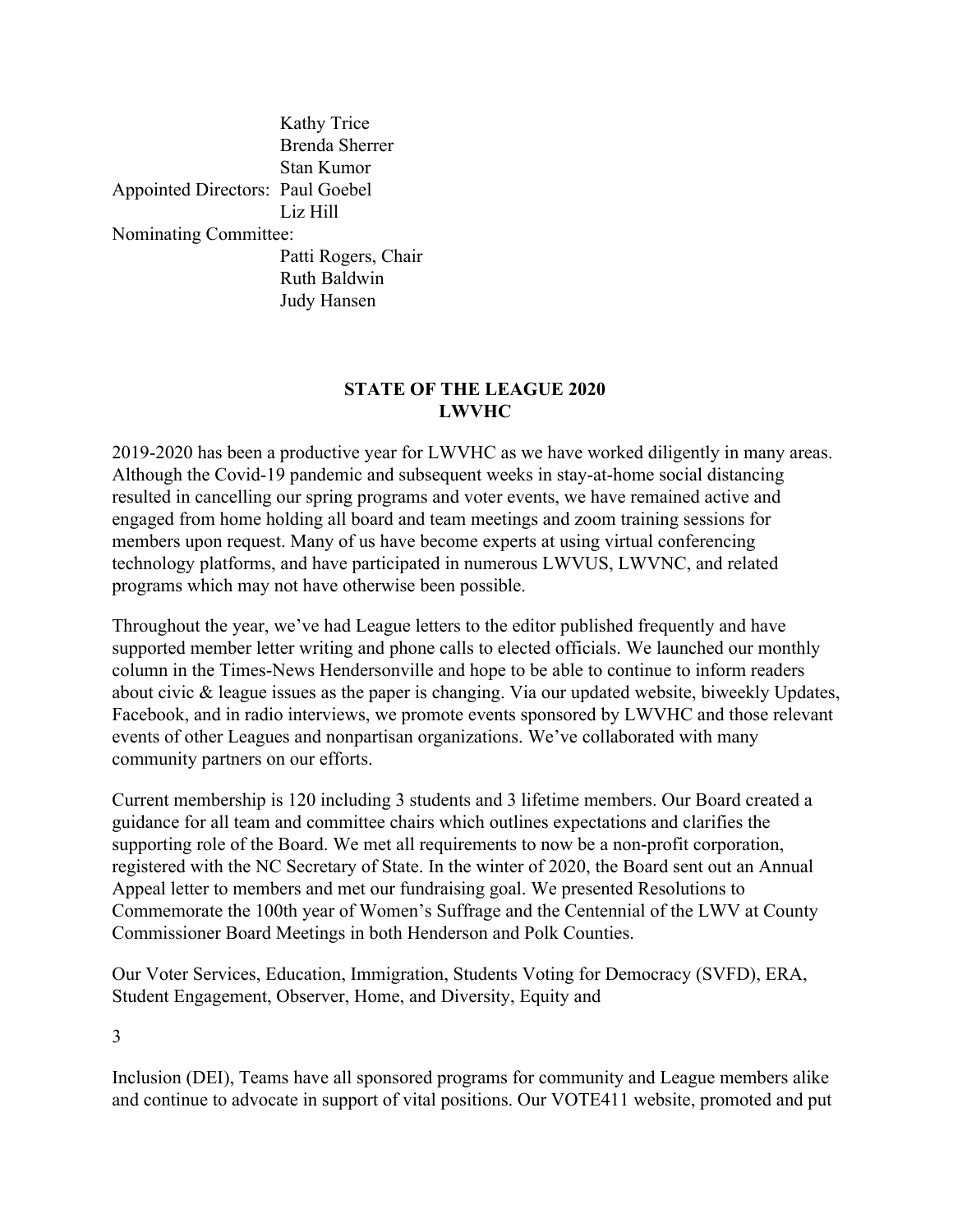to good use in the March primary, is set for November and nationally won the Webby People's Choice Award for Best Govt and Civil Innovation Website. Throughout the year we hosted programs on Fair Districting, Climate & Energy, Civics Education in HCPS, All Things Voting, our Holiday Party, and a 3-part series on Immigration followed by a program on Due Process. The programs postponed this spring will be held during the coming year.

We won LWVUS grants for promoting high school student vote registration and for Diversity, Equity, and Inclusion and will put the \$ into our Sept. Student Video Contest awards, diversity programming & voter registrations. We were excited to have a number of qualified applicants among whom we chose our Francee Sherman Student Award winner. Currently, we're pursuing League volunteers for summer phone banking, upcoming voter registrations, candidate forums/meet & greets, and SVFD mock elections in every HCPS.

How are we able to do all of this? Please know that every LWVHC member is part of the team, and we are so grateful for all of your good will as well as donations of time, energy, and dollars. We couldn't do what we do without your support.

We're proud to have 3 Life Members, with 50 plus years of membership; they are **Marian Lowry, Marion Huffman,** and **Lee Luebbe.** Additionally, we have at least four members with over 40 years of membership: Kathy Baluha, Mary Garrison, Renee Kumor, and Mayor Barbara Volk.

And Welcome to our 3 newest members: student Emma Gilliam, Anne Hartig, and Charles Wilkinson

### *SPECIAL RECOGNITION, THANKS, & SHOUT OUTS:*

Retiring Board Members: Linda Hansma, Stan Kumor, Kathy Trice

Team Chairs & Co-chairs: Nancy Glowacki, Caren Kessler, Lee Luebbe & Debi Miller, Linda Miller & Bettie Liebzeit, Sandra Mowell, Brenda Sherrer & Kathy Trice,

Committee Chairs: Nan Jennings, Linda Hansma, Liz Hill, Judy Katz, Ernest Mowell, Patti Rogers, Brenda Sherrer, Bertie Woods

#### *STEPPING UP TO THE PLATE VOLUNTEERS:*

Jan Allen--webmaster extraordinaire; Barbara Clarke--VOTE411 technology wiz; Linda Miller---fantastic photographer; Kate Stockman---media marvel; Bertie

4

Woods and Barbara Volk---Bylaws Brilliance; Paul Goebel---historian; Carol Weaver and Lynn McFarland---recent members jumping in.

Key to our success is our community. Partners include Henderson County Public Schools, Henderson County Public Library, Hendersonville Community Co-op, El Centro, Blue Ridge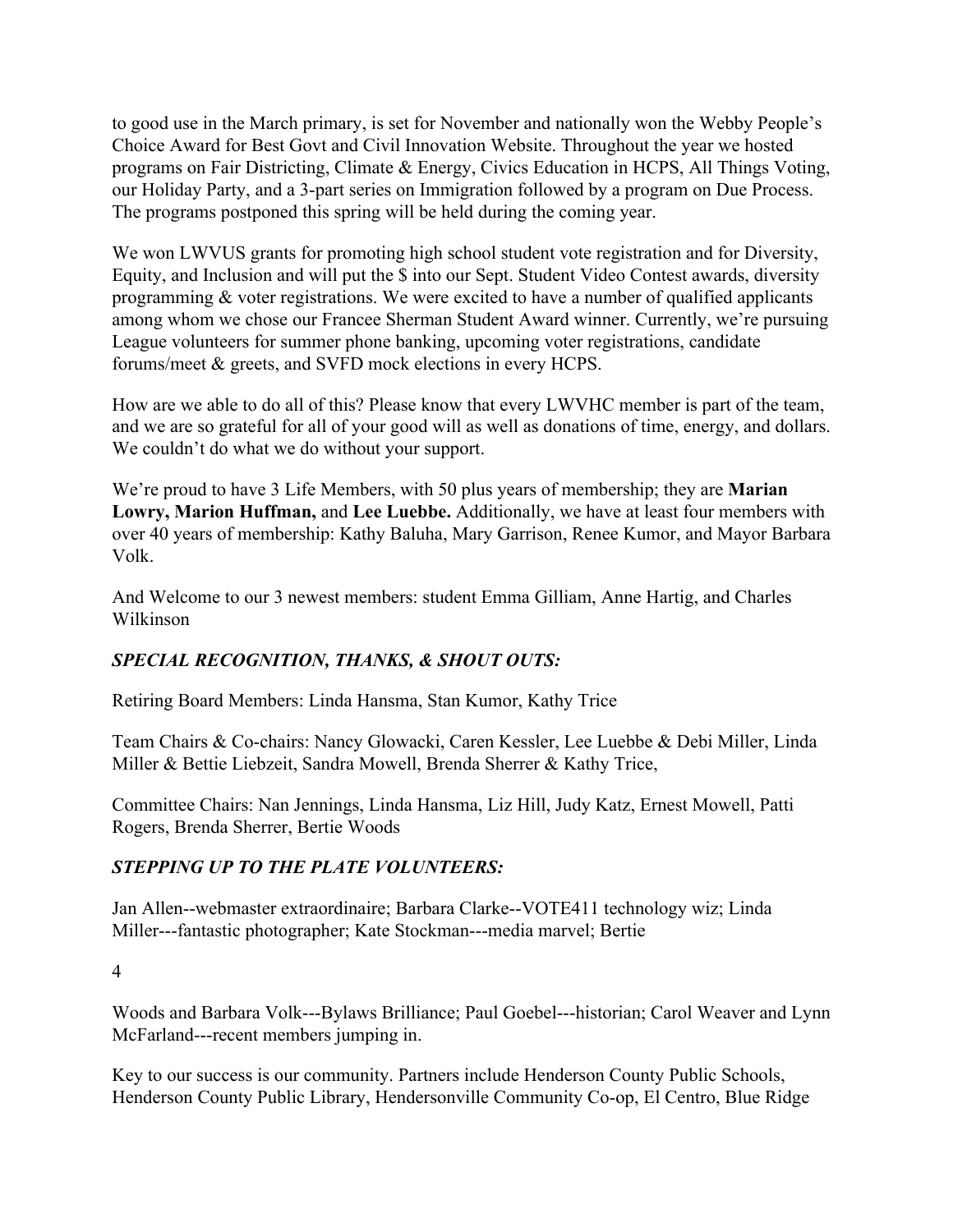Literacy, MountainTrue, AAUW, Pisgah Legal Services, Friends of the Oklawaha, Immigration Network, Interfaith Assistance Ministry, Grace Lutheran, First Congregational, St. James Episcopal, Agudas Israel, Western Carolina Community Action, NAACP, True Ridge, Fair Districts WNC and Fair Districts NC, ERA Alliance, LWVNC and LWVUS.

I want to thank our Board whose contributions and accomplishments are amazing and who work triple-time to keep all the balls in the air & who you can see in the slide photo of us at a recent zoom Board meeting. If you haven't used your thumbs up or clapping "reactions" button, now is the time!!

We owe our accomplishments to all of you who have participated and contributed your time, money, hard work, and talents. If you're not already serving on or chairing or co-chairing a team or committee, please join us. We welcome and support everyone's efforts, and as a result we are informing and influencing Henderson County. Together we are empowering voters and defending democracy.

Yours in League, Rachel Poller, President

#### **LEAGUE IN ACTION**

#### **LWVHC MEMBERSHIP**

The Membership Committee has been busy this year. We continue to experience an increase in membership and interest in the League. With attrition, however, our membership remains at 117. We average about two prospects per month. Hosted by our Membership Chair, President and Secretary, we held multiple Coffee with the League/New Member orientations in late 2019 and early 2020 to welcome our new members. New members learned about the origins of the national League and LWVHC; the mission and methods of the LWVHC; what we have accomplished and are working on. There was time for socializing as well and answering questions at the end of the presentation. We anticipate continued growth in membership and would welcome any member who would like to work with the committee. *Submitted by Linda Hansma, Membership Chair*

#### **VOTER SERVICES TEAM**

The Voter Services Team held 18 voter registration events and two workshops to train people to register voters. It also staffed a booth at Farm City Day to register voters and provide information about the fall 2019 election. Our application for a booth at the 2020 Apple Festival has been approved.

In August 2019, a panel discussion on redistricting featured Rep. Chuck McGrady, Sen. Terry Van Duyn, and Blake Esselstyn and attracted 150 people. Eight other organizations were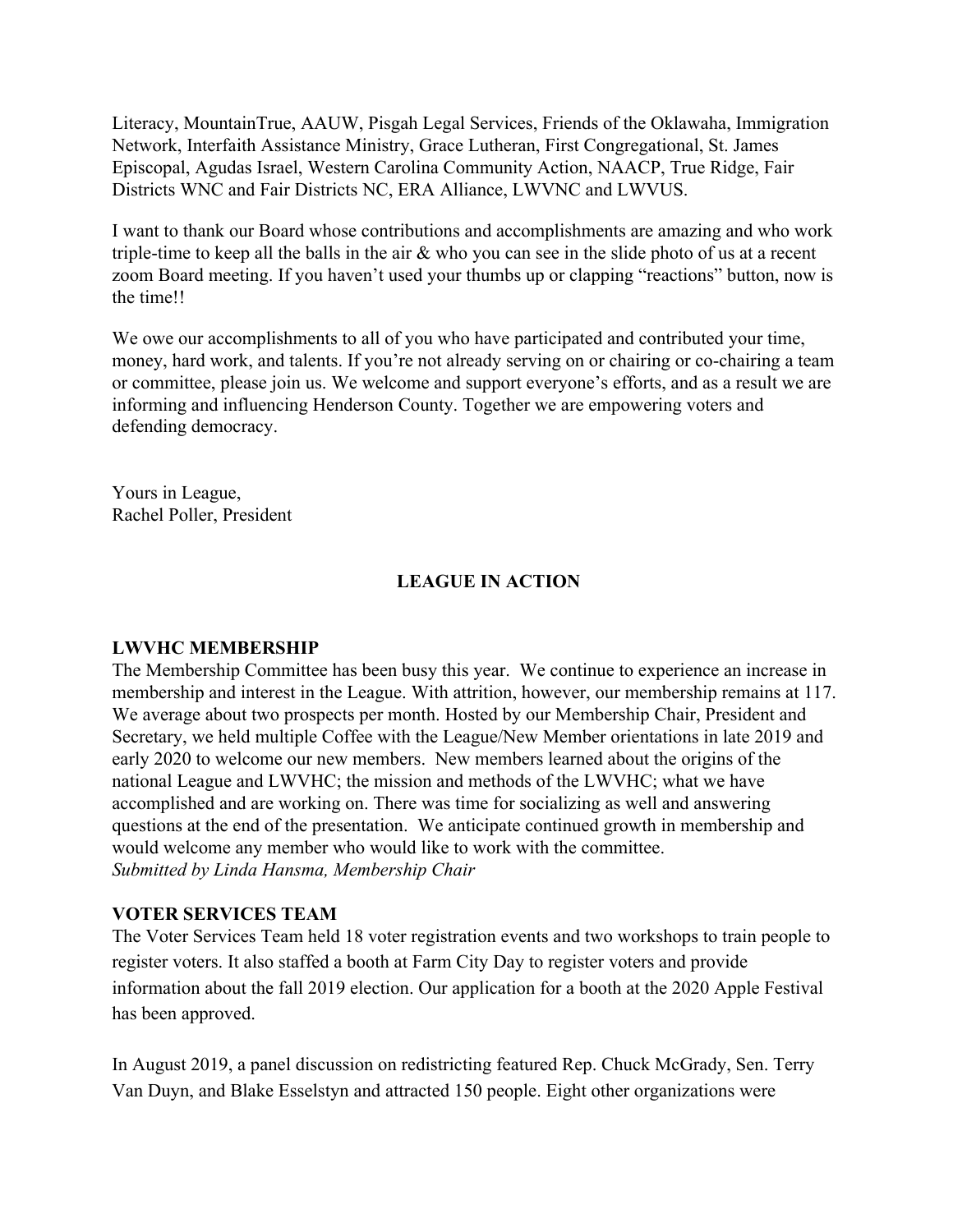co-sponsors. Candidate events included a Meet and Greet for Fletcher primary candidates. Before the general election, 16 candidates participated in a Meet and Greet; almost 90 people had the opportunity to speak with the candidates.

LWVHC was again awarded a grant to register high school and community college students. Talks were given at the Early College and the Career Academy. Events at all of the other high schools were being planned when the schools closed because of the Covid-19 pandemic. The grant deadline was extended until November 30, so these activities will be rescheduled for the fall. Voter Services has continued discussions with the Blue Ridge Literacy Council about a Voting 101 series which would be offered to new citizens and those preparing for citizenship. Hopefully the program will be offered in the summer of 2020. Voter Services has also continued to work with SVFD and VOTE411.

*Submitted by Caren Kessler, Voter Services Team Chair*

### **DIVERSITY, EQUITY, & INCLUSION (DEI)**

The purpose of the DEI Team is to ensure that the advocacy work of the League of Women Voters Henderson County is accomplished by applying a DEI lens to our efforts. We do this by exploring creative ways to expand knowledge of our community beyond labels which create barriers and divide; remaining open to new points of view; and providing an environment that is open and judgment-free. In April, we held our first virtual LWVHC member program in which we considered underserved communities in Henderson County and how we might better encourage their participation in LWV.

*Submitted by Brenda Sherrer, DEI Chair*

### **EDUCATION TEAM**

The purpose of the Education Team is to focus on issues impacting public schools in Henderson County and North Carolina. We believe that high quality public education is necessary to sustain our democratic way of life and economic well-being. The Education Team sponsored our fall program on Civics Education in the Henderson County Public Schools and has worked closely with both the Student Engagement and Students Voting for Democracy Teams. *Submitted by Brenda Sherrer, Education Team Chair*

#### **OBSERVER TEAM**

The Observer Team continues with a small group of dedicated observers to the Henderson County Board of Elections, Hendersonville City Council, and School Board. We planned a March Sunshine Week program on the courts in Henderson County which was postponed due to COVID-19. We would like to encourage all members who attend meetings for any reason to use our online reporting form for observing meetings when public meetings start up again. <https://www.surveymonkey.com/r/75DJWXM>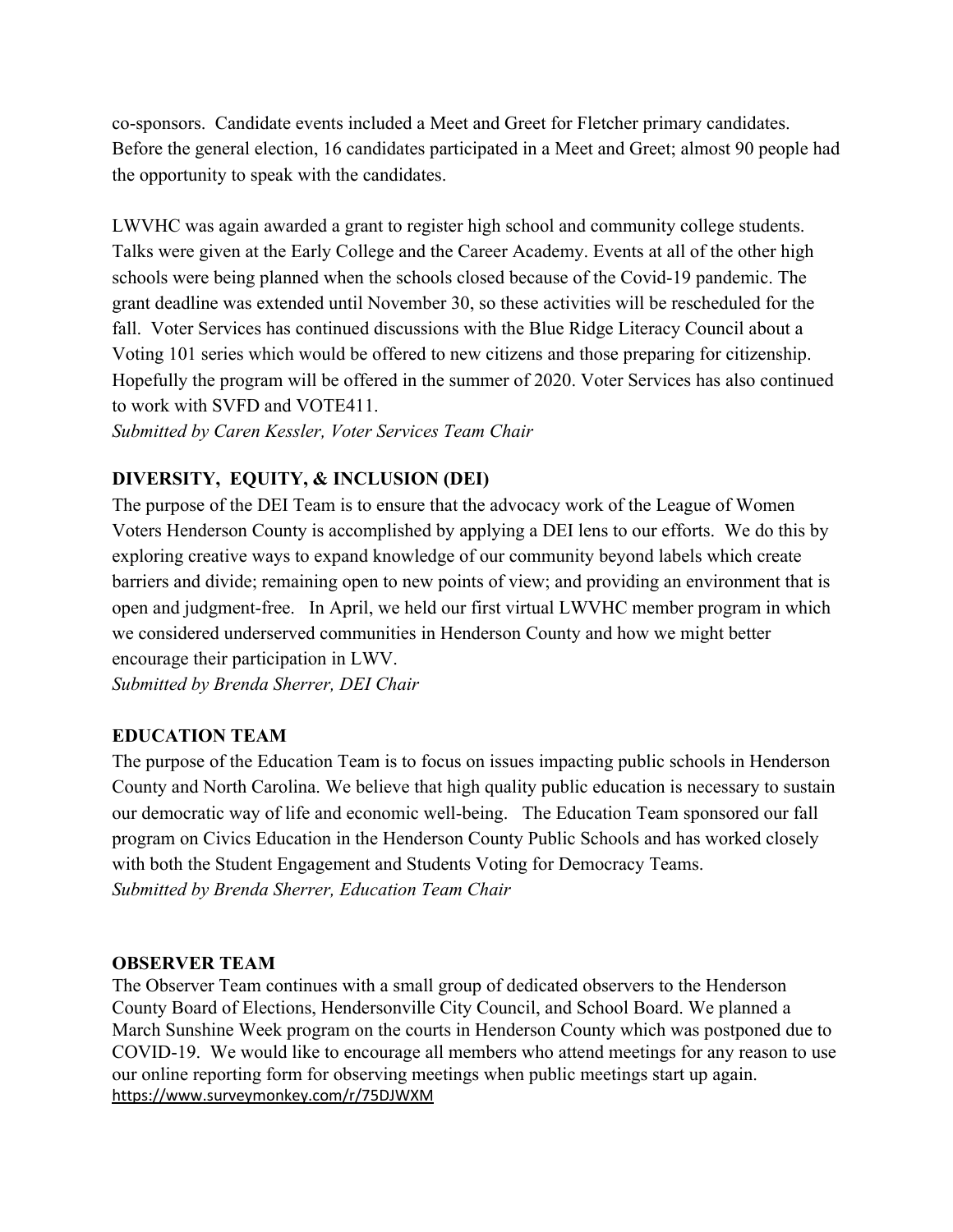#### **IMMIGRATION TEAM**

Four programs were offered to the public. Three were held in the Fall of 2019 and examined the relationship between the local immigrant population and economics, employment and law enforcement. The Team relied on community partnerships with El Centro, Episcopal Church of the Holy Family, First Congregational United Church of Christ Hendersonville, Heart of Hendersonville, Hendersonville Public Schools, Immaculate Conception Catholic Church, La Capilla de Santa Maria, Pisgah Legal Services, St. James Episcopal Church, True Ridge, and Unitarian Universalist Fellowship of Hendersonville.

Gayle Kemp, Chair of the Board of El Centro and Lee Luebbe, Chair of the Immigration Team, traveled to a for-profit prison (Stewart Detention Center in Lumpkin, GA) and detailed their experience in a public presentation on Due Process in January, 2020.

The League continues to promote the Dream Scholarship Program and supports the monthly Silent Vigil for Immigration Reform.

*Submitted by Lee Luebbe, Immigration Team Chair, and Debi Miller, Team Chair Assistant*

#### **HOME TEAM**

The Home Team mission is to reach out to local elected officials and staff with the goals of introducing the League, setting up regular face-to-face meetings, and lobbying for League positions. Now in its second year, the Home Team continues to work directly with the Board and League team committees to create a brief but comprehensive presentation of what the League is, prioritize meetings with officials, and work on strong but simple advocacy messages on important issues. While the long-term goal is for advocacy through continued communication, the Home Team also supports Voter Services by promoting LWV forums and other candidate events to elected officials who may be running for office. The Home Team met with Henderson County legislators. Additionally, members have met with the Chamber of Commerce, Director of the Board of Elections, Clerk of Court, and members and staff of the County Commissioners. The Home Team will be closely coordinating its efforts with the Observer Team in the coming year.

*Submitted by Ernest Mowell, Home Team Chair*

#### **VOTE411 TEAM**

LWVUS, NC, and Henderson County provide a comprehensive, nonpartisan online voter guide so that voters can find all the information they need---from where to vote to what individual candidates stand for---in one user-friendly, online guide. Our small but dedicated VOTE411 Team contacted and sent invitations to every candidate running for every office that a Henderson County voter could vote for in the fall 2019 municipal election, the March 2020 primary, and the upcoming June second primary. More than 90% of candidates chose to participate by providing information about themselves on the VOTE411 website. Team members assisted in writing the candidate questions and provided support to candidates and voters alike as they accessed the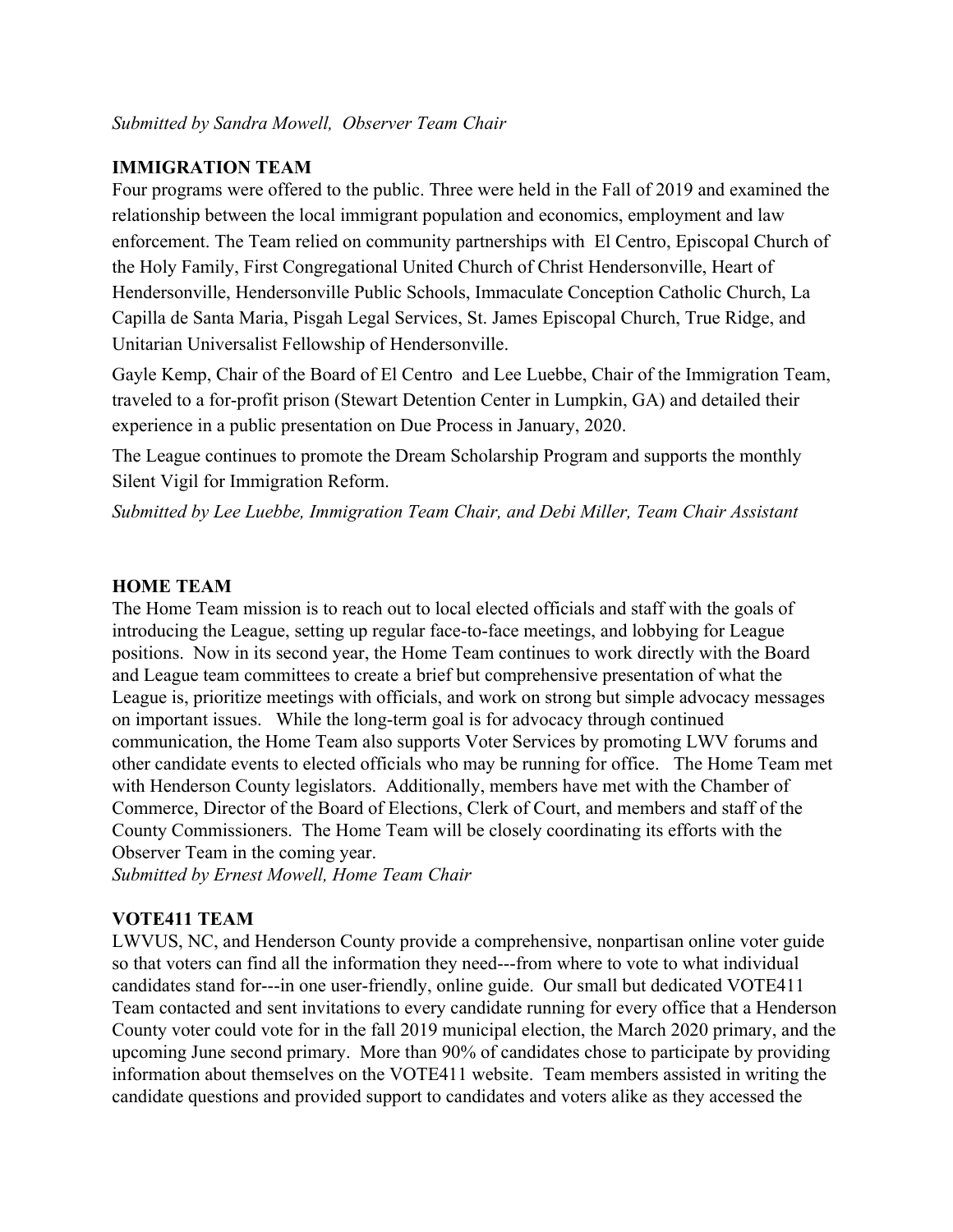website. Along with press releases, flyers, and bookmarks, we promoted the website by posting 50 yard signs throughout the county. Between the 2018 and 2020 primaries, visitors to the website increased by 236%.

*Submitted by Rachel Poller, VOTE411 Team Chair*

#### **ERA TEAM: THE ERA (EQUAL RIGHTS AMENDMENT) NOW**

The LWVNC is one of 12 women's organizations in a coalition organized by the RATIFY ERA NC ALLIANCE based in Raleigh. The Alliance has county action teams throughout NC, including HC. In order to collaborate, the chair of the Alliance Action Team and the chair of the League committee is the same person with members of both groups sharing the actions taken. In 2019-20 we succeeded in having 5 HC municipalities sign a Ratification Resolution to submit to the NCGA via the Alliance who displayed them in Raleigh. At the same time, efforts to pass Senate Bill 184 and House Bill 271 in the long session failed to get a hearing or a vote. Virginia became the 38<sup>th</sup> state to ratify and the ratification process is now in Congress's hands. The bill to remove the deadline re: the ERA passed the House but not the Senate to date. Our strongest efforts now need to be directed at the U.S. Senate and the 2 NC senators. Advocacy for the coming year can be followed on the League website. *Submitted by Nancy Glowacki, ERA Team Chair*

## **STUDENT ENGAGEMENT TEAM**

The Student Engagement Team is pursuing a long-term goal of increasing League membership for high school and college students. To that end, the League is offering free memberships to any full time student over the age of 16. This year we will award a \$500 scholarship, the Francee Sherman Student Award, to a Henderson County graduating high school senior student. The team will conduct a student competition to produce a video on voting in early fall. Prizes will be awarded for 1st, 2nd, and 3rd place, and the HCPS will be working with us to promote the competition. We will continue to seek ways to help students realize the value of League membership and to develop activities with them.

*Submitted by Kathy Trice & Brenda Sherrer, Student Engagement Team Co-Chairs*

#### **STUDENTS VOTING FOR DEMOCRACY TEAM**

Since 2014, the Students Voting For Democracy (SVFD) civics program has involved thousands of students of Henderson County Public Schools (HCPS) in the democratic process. HCPS students study about democratic elections and cast informed votes for candidates and issues appropriate to their age levels in school-based, mock elections. The SVFD team has been actively preparing for the 2020 elections by preparing a strategic plan and meeting with HCPS administrators and faculty. Four faculty facilitators, as well as a digital district facilitator, have been hired with funds from Students Voting Henderson County of the HC Community Foundation. The faculty facilitators along with building faculty liaisons will work with classroom teachers at each school as they conduct the mock elections. The SVFD steering committee has held organizational meetings in preparation for the 2020 October – November Election cycle while the SVFD team will prepare lesson plans to help introduce the students to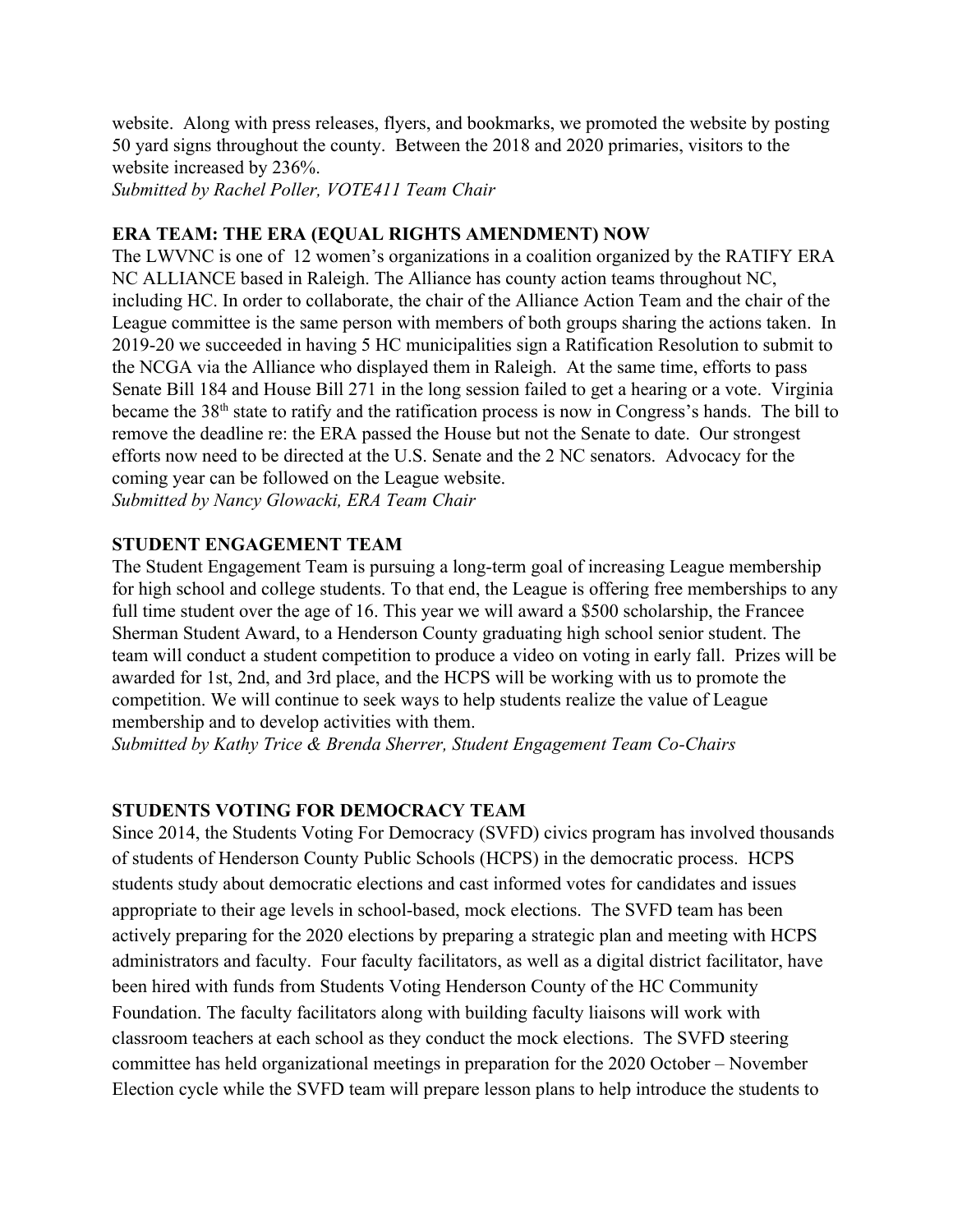the 2020 candidates and issues. VOTE411.ORG will be one of the program resources. Choosing which partisan candidate to vote for will be left up to students and parents; teachers will present no partisan candidate information. The SVFD team is looking for League of Women Voters Henderson County members to assist with the mock election in schools during October. The goal is to have 100% of HCPS students vote by Election Day. *Submitted by Linda Miller and Bettie Liebzeit, Students Voting for Democracy Team Co-Chairs*

#### **HCLWV EDUCATION FUND "The Francee Sherman Fund"**

The Henderson County League of Women Voters Education Fund is our local fund started with a bequeathed gift from our first president, Francee Sherman. Its purpose is to provide financial support through grants for educational activities related to issues chosen for study or action by our League. It is a  $501(c)(3)$  corporation, and your tax deductible donations help our League underwrite special projects. This year, we are pleased to fund the First Annual Francee Sherman Award, a \$500 scholarship to a worthy Henderson County graduate. The stewards of this fund currently are President, Judy Katz, Secretary Renee Kumor, Treasurer Kelly Johnson, Directors. Becky Banadyga, Nan Jennings and Brenda Sherrer. Tax-deductible contributions may be mailed to our Treasurer Kelly Johnson, 12 Ravenswood Rd. Flat Rock, NC 28731. *Submitted by Judy Katz, President, HCLWVEF*

#### **PROGRAM/PRIORITIES 2020-2021**

For the last two years, LWVUS has asked each of the 700+ local League chapters across the country to focus on our campaign: **Making Democracy Work** (see LWVUS website for more details.) Even under the extreme circumstances of the Covid-19 pandemic, the LWVHC through our Voter Services Team has continuously worked to make that happen here in Henderson County, and that will be our priority for the coming year. We also have teams working on Immigration, Education, local government Observers, Students Voting for Democracy, Student Engagement, ERA, VOTE411 and individuals keeping up with other state initiatives in Healthcare, Affordable Housing, the Census, and the Environment. We will conclude our commemoration of the League's Centennial and passage of the 19th amendment this fall.

The LWVHC will provide educational and advocacy opportunities to members on these priorities and those submitted as requested in our Update as well as those postponed in the spring of 2020 due to the Coronavirus. These will include: Diversity, Equity and Inclusion; Nursing Home Care; Sustainable Energy, and Affordable Housing. Other topics that arise and are identified throughout the year will also be addressed, with Diversity, Equity and Inclusion continuing to inform everything we do.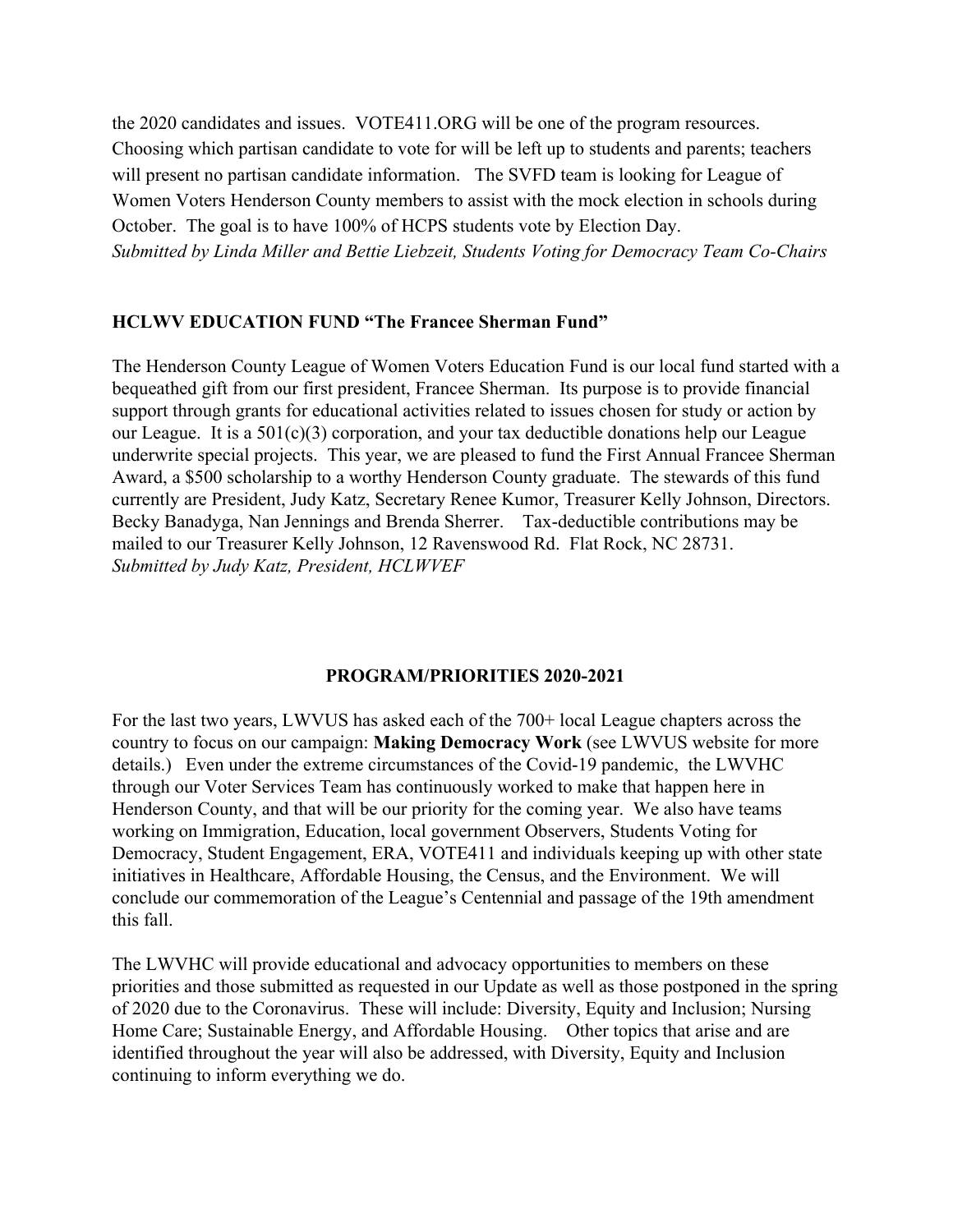#### **League of Women Voters of Henderson County Annual Meeting Minutes - June 21, 2019**

11:30 AM: Co-Presidents Rachel Poller and Nan Jennings opened the meeting by introducing the current Board members. Mary Ann Engel was appointed as Parliamentarian for the meeting. Ms. Engel confirmed that a quorum was present for the meeting

Minutes of the Annual Meeting of June 14, 2018, were unanimously approved as recommended by the review committee and recorded in the meeting booklet on pages 13 -14.

State of the League: Rachel and Nan's "State of the League" full report is printed on page 3 of the Annual Meeting program. Highlights of the year's activities for 2018 – 2019, letters to the editor from our Co-Presidents have been published frequently and supported member letter writing and phone calls to elected officials. Events have been promoted via our update website, biweekly Updates and press releases, and Facebook. We've collaborated with many community partners on our efforts and remain excited and inspired as we support the League's mission of a "democracy where every person has the desire, the right, the knowledge, and the confidence to participate."

Budget for 2019-2020: The Board approved the proposed budget at the May meeting pending approval by the full membership at the annual meeting. The budget was unanimously approved without changes and sent to the membership on May 17, 2019 via a dedicated email. The budget is printed on pages 8 – 9, of the program. Our Treasurer, Stan Kumor made a motion to approve the budget and it was unanimously approved.

Nominating Committee: The proposed slate of officers for the coming year, 2019-2020, was submitted by Sharon Burlingame, Committee Chair. The slate was presented at the May Board meeting and approved by the Board, then printed in the May 17, 2019 dedicated email and is also on page 15 of today's program. The slate of officers submitted is as follows: Rachel Poller – President for a 2 year term; Nan Jennings, Secretary for 2 year term; Linda Hansma, Treasurer, 1 year term to comply with Bylaws. Directors to be elected include Brenda Sherrer and Caren Kessler. Remaining on the Board will be Ernie Mowell, Kathy Trice, and Stan Kumor, Elected Directors. Leaving the Board will be Cathy Lewis and Martha Milcarek. Directors to be appointed are Paul Goebel and Liz Hill. A motion to elect the Board members was made and it was unanimously approved. Nominating committee members who have agreed to serve for 2019-2020, are Patti Rogers, Chair, Ruth Baldwin and Judy Hansen.

Adoption of Program Focus for 2019-2020: In keeping with the direction of LWVUS, we will focus on Making Democracy Work and our Voter Services Team is working to make that happen. This will be our priority for the coming year. We also have teams working on Immigration, Education, local governments Observers, Students Voting for Democracy, Student Engagement, ERA, and individuals keeping up with other state initiatives in Healthcare, and the Environment. League Members will be invited to participate in observing the Centennial of the League and passage of the 19th amendment.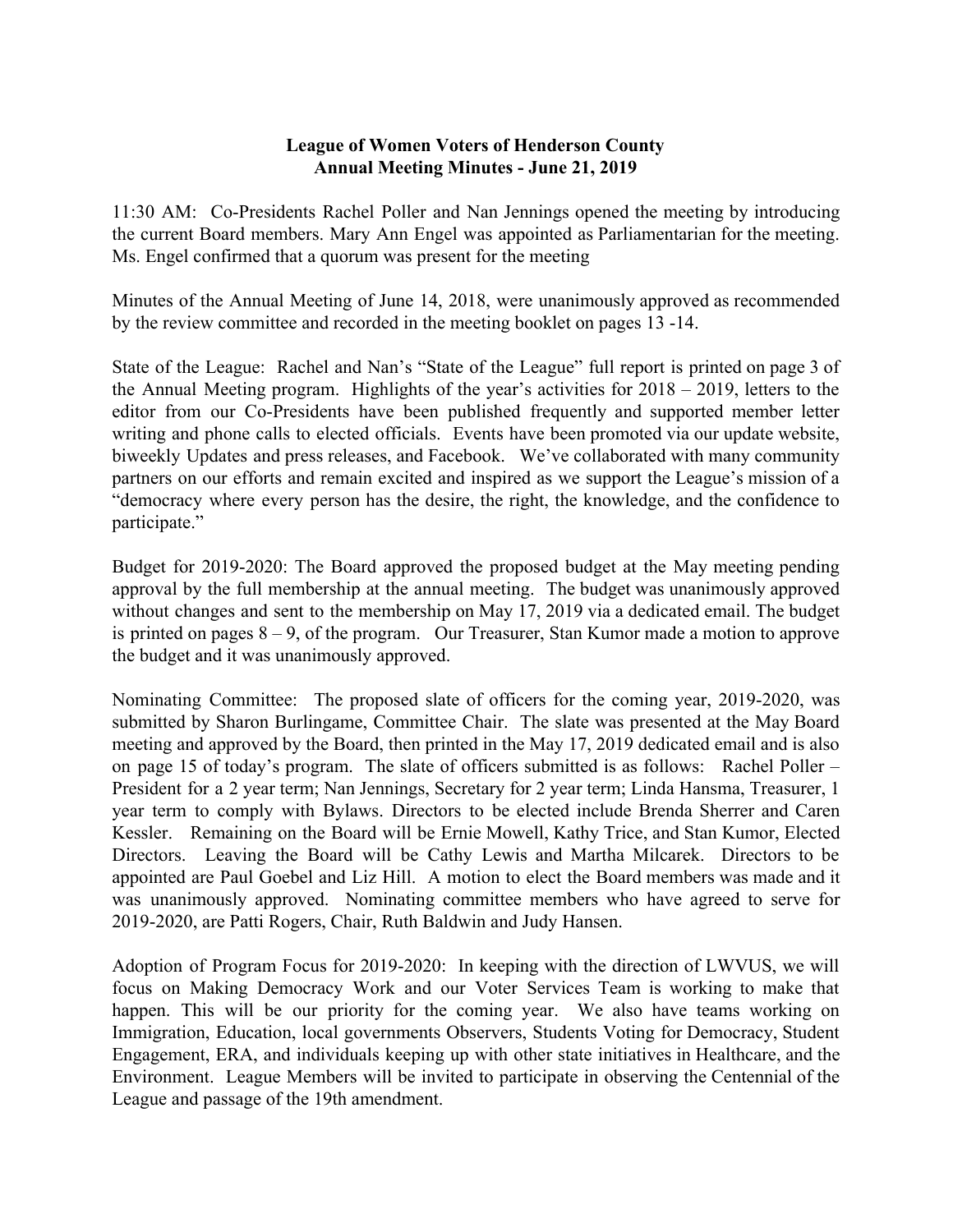Appointment of Committee to Review Minutes: Brenda Sherrer, Liz Hill and Jan Linville agreed to review the minutes of today's annual meeting. A draft of minutes of today's meeting will be submitted to this committee for review before next year's annual meeting.

12:00 PM Program: Voters not Politicians: How to Remake Redistricting in NC – Jane Pinsky, Director NC Coalition of Lobbying & Government Reform. When Jane Pinsky started as Director of the North Carolina Coalition for Lobbying and Government Reform in 2007, she thought she would be there for 4 or 5 years and then move on to something else. Almost 12 years later, she is still there and still trying to end gerrymandering in North Carolina and make NC government open and accessible to all North Carolinians. She's worked for not-for-profits for forty years - the last 33 of them in North Carolina. Her husband says she is always trying to change the world but just hasn't gotten there yet.

1:00 PM: The meeting was adjourned.

Announcements: July 11th – Board Retreat Submitted by Linda Hansma, Secretary

Reviewed by: Brenda Sherrer Liz Hill Jan Linville

#### BYLAWS

League of Women Voters of Henderson County

#### ARTICLE I: NAME

The name of this organization shall be the League of Women Voters of Henderson County (hereinafter referred to as LWVHC). This local league is an integral part of the League of Women Voters of the United States (hereinafter referred to as LWVUS) and the League of Women Voters of North Carolina (hereinafter referred to as LWVNC).

#### ARTICLE II: PURPOSE AND POLICY

Section 1. Purpose. The purpose of the LWVHC is to promote non-partisan responsibility through informed and active participation in government and to act on selected governmental issues.

Section 2. Political Policy. The LWVHC shall not support or oppose any political party or any candidate.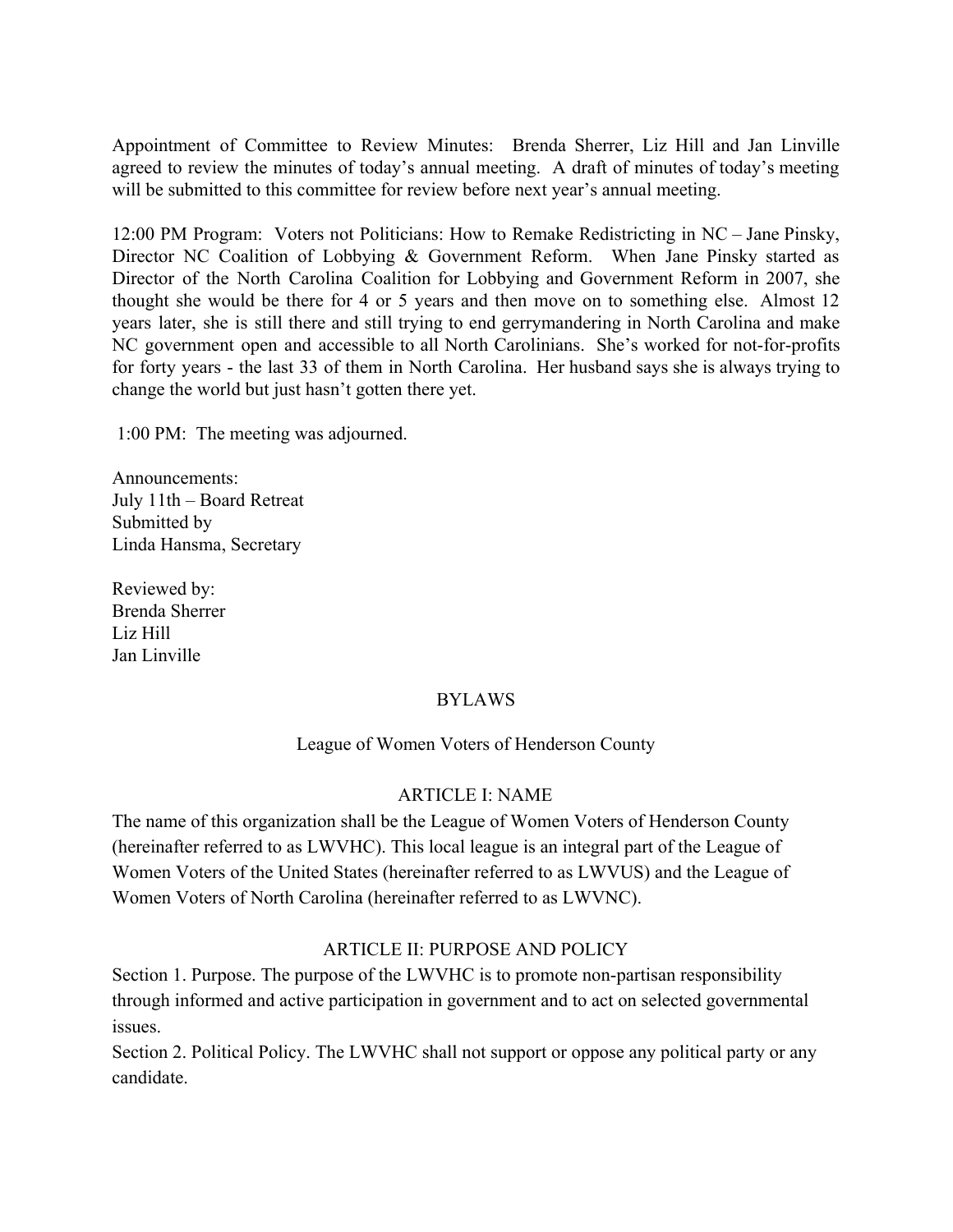#### ARTICLE III: MEMBERS

Section 1. Eligibility. Any person who subscribes to the purpose and policy of the LWVHC shall be eligible for membership.

Section 2. Voting Members.

- A. Regular. Any person at least 16 years of age who joins the LWVHC shall be a voting member of LWVHC, LWVNC, and LWVUS.
- B. Honorary. Any member of LWVHC who has been a member of the LWVUS for 50 years or more shall be an honorary life member exempt from payment of dues.

Section 3. Dues. Dues are payable as stated in the LWVHC Standing Rules.

#### ARTICLE IV: OFFICERS AND ELECTED DIRECTORS

Section 1. Officers and Elected Directors. The officers of LWVHC shall be a president, a secretary, a treasurer, and four elected directors. There may also be co-presidents or a vice president.

Section 2. Nominating Committee. The nominating committee, consisting of three members who shall serve for a one-year term and may not serve for more than two consecutive terms, shall be elected at the annual meeting. No member of the Board of Directors may be a member of the nominating committee. Any vacancy on the nominating committee shall be filled by the Board of Directors.

Section 3. Election of Officers, Directors and Nominating Committee. The report of the nominating committee for officers, elected directors, and members of the next nominating committee shall be sent to all members one month prior to the date of the annual meeting. Voting members may make nominations from the floor provided the consent of the nominee shall have been secured.

Section 4. Voting. Election shall be by ballot. A majority vote shall elect. If there is only one candidate for a position a voice vote can be taken. Absentee or proxy voting shall not be permitted.

Section 5. Term of Office. Officers shall assume office on July 1 and shall serve a term of two years or until their successors are elected. The president or co-presidents and the secretary shall be elected in odd-numbered years. A vice president and the treasurer shall be elected in even-numbered years. Two directors shall be elected at each annual meeting.

Section 6. Vacancy in Office. Any vacancy occurring by reason of death, resignation, or disqualification of an officer or director may be filled by the Board of Directors until the next annual meeting.

Section 7. Resignation. Three consecutive absences from meetings of the Board of Directors, without a valid reason, shall be deemed a resignation.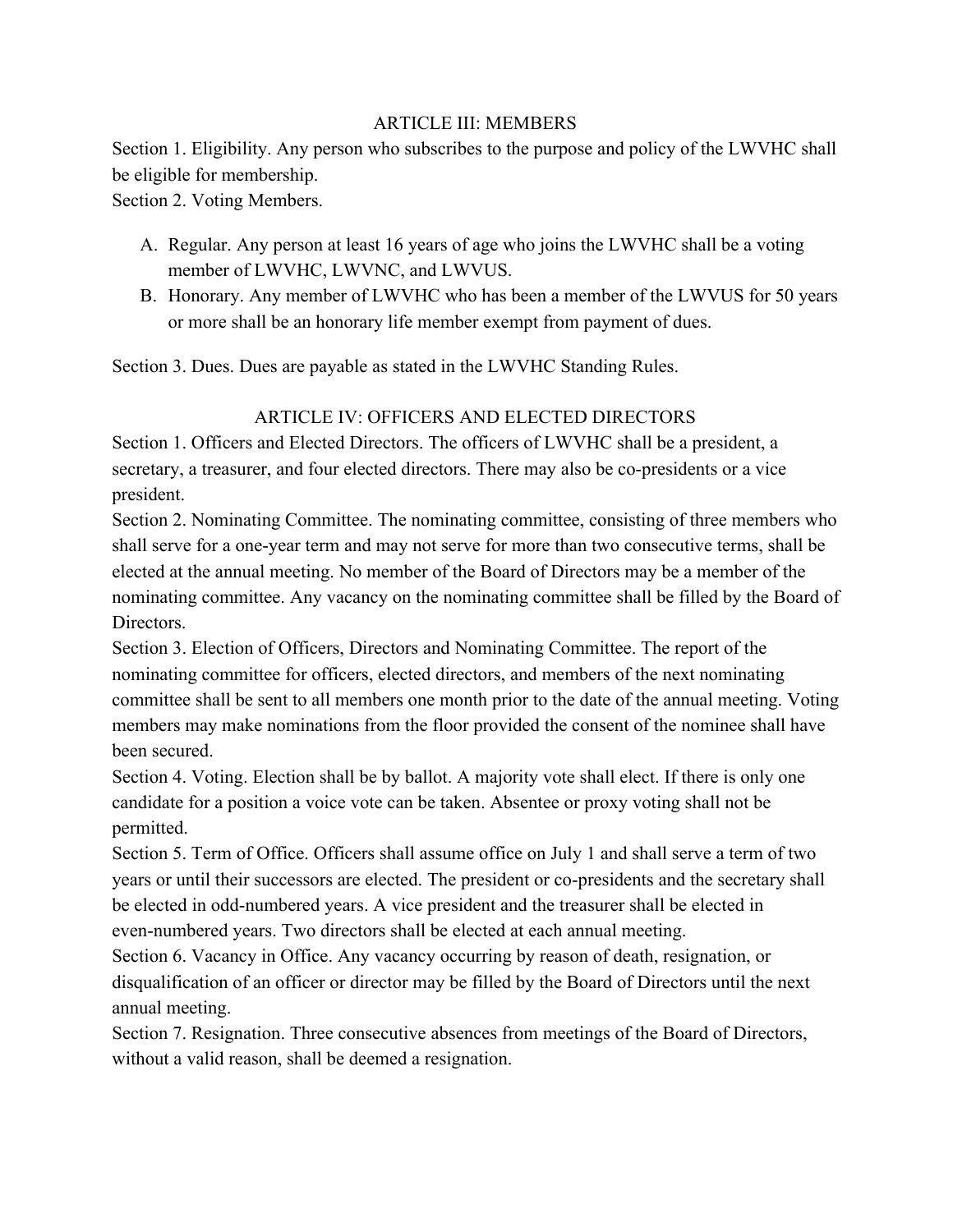Section 8. Duties of Officers. The officers shall perform the duties provided in this section and such other duties as are prescribed for the office in these bylaws, by the Board of Directors, or in the LWVHC Standing Rules.

- A. Duties of the President or Co-presidents. The president or co-president shall:
	- 1. preside at all meetings of the organization, the Board of Directors, or the Leadership Team;
	- 2. be the spokesperson for the LWVHC; and
	- 3. be a non-voting ex-officio member of all committees except the nominating committee.
- B. Duties of the Vice-President. The vice-president shall:
	- 1. perform the duties of the president or co-president in their absence or at their request; and
	- 2. in the event of a vacancy in the office of president or co-president, serve in that office until the Board of Directors shall elect a replacement.
- C. Duties of the Secretary. The secretary shall:
	- 1. keep minutes of the annual meeting and all meetings of the Board of Directors and the Leadership Team; and
	- 2. sign, with the president or co-president, all contracts and other instruments when so authorized by the Board of Directors.
- D. Duties of the Treasurer. The treasurer shall:
	- 1. collect and receive all monies due;
	- 2. deposit monies in a bank designated by the Board of Directors;
	- 3. disburse funds only upon order of the Board of Directors;
	- 4. present statements at meetings of the Board of Directors and a report at the annual meeting; and
	- 5. have the books reviewed following each fiscal year or at any change of treasurer.

### ARTICLE V. MEETINGS

Section 1. Membership Meetings. There shall be at least three meetings of the membership each year. Time and place shall be determined by the Board of Directors. Section 2. Annual Meeting.

- A. An annual meeting shall be held during the last quarter of the fiscal year, the date to be determined by the Board of Directors.
- B. The annual meeting shall adopt local program/priorities for the ensuing year; elect officers and members of the nominating committee; adopt a budget; and transact such other business as may properly come before it. All items to be presented to the members for adoption at the annual meeting, including the slate of officers and directors, the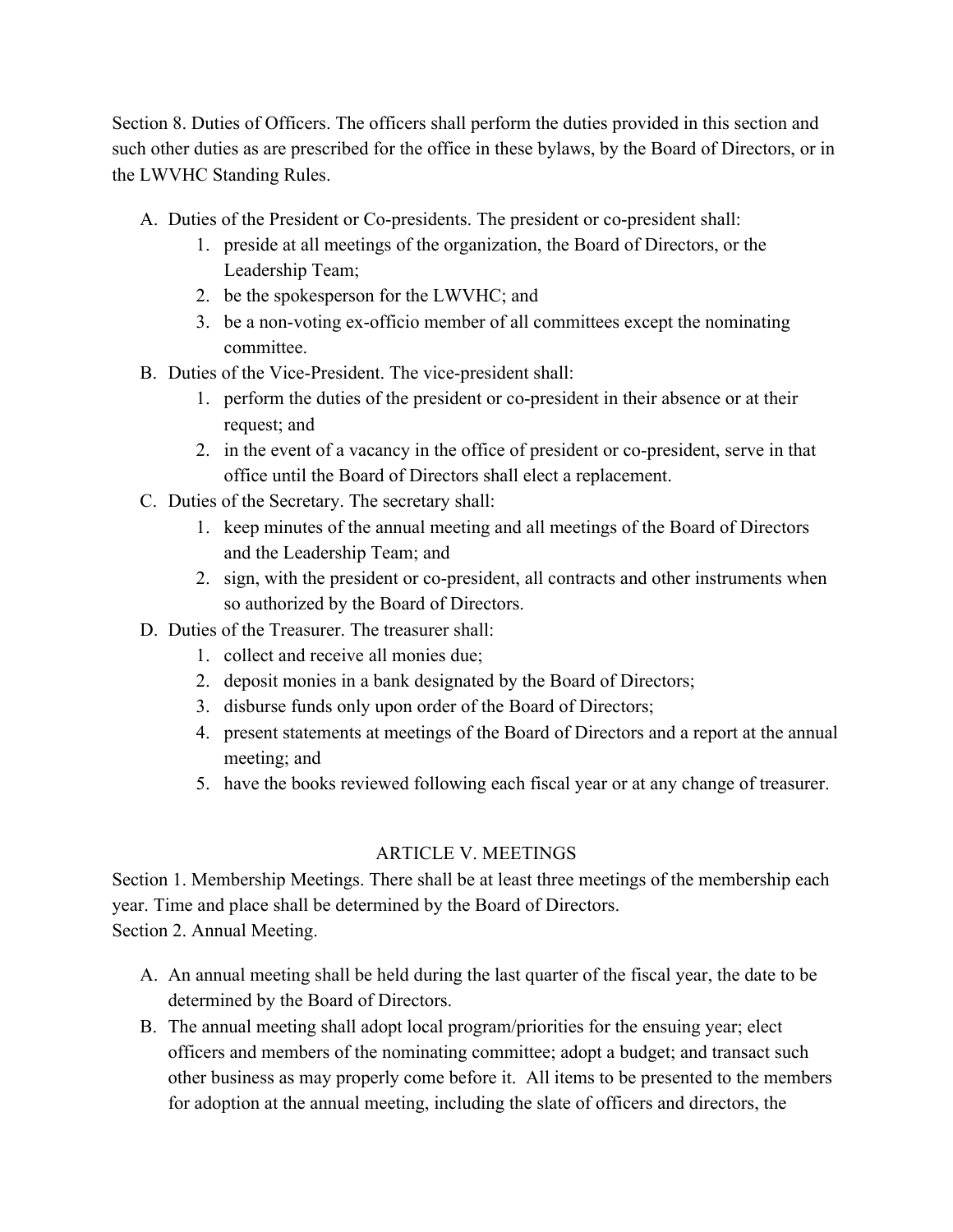proposed budget, and local program/priorities, shall be provided to all members at least thirty days prior to the annual meeting.

C. The quorum for the annual meeting shall be twenty percent (20%) of the members.

Section 3. Special Meetings. Special meetings may be called by the president or co-president or by the Board of Directors and shall be called upon the written request of ten members. The purpose of the meeting shall be stated in the call, which shall be sent to all members at least three days before the meeting.

### ARTICLE VI. BOARD OF DIRECTORS

Section 1. Composition. The members of the Board of Directors shall be the president or co-presidents, vice-president, secretary, treasurer, four elected directors, and up to four additional directors appointed by the Board of Directors for a term expiring the following July 1. The immediate past president or co-president shall serve as an ex-officio voting member for a one-year term.

Section 2. Duties of the Board of Directors. The Board of Directors shall assist in carrying out the work of the LWVHD and:

- A. have full charge of the property and business of the LWVHC, with full power and authority to manage and conduct same, subject to the instructions of the general membership;
- B. plan and direct the work necessary to carry out the programs as adopted by the LWVUS convention, the LWVNC convention, and the annual meeting;
- C. designate such committees as it may deem necessary; and
- D. have every member agree to an area of responsibility beyond membership on the Board.

Section 3. Meetings.

- A. Regular. There shall be at least eight regular meetings of the Board of Directors annually.
- B. Special. The president or co-presidents may call special meetings of the Board of Directors and shall call a special meeting upon the written request of twenty-five percent (25%) of the members of the Board of Directors.
- C. Telephonic. If time is of the essence the Board of Directors may be convened and votes taken by conference call.

Section 4. Quorum. A majority of the members of the Board of Directors shall constitute a quorum.

### ARTICLE VII. LEADERSHIP TEAM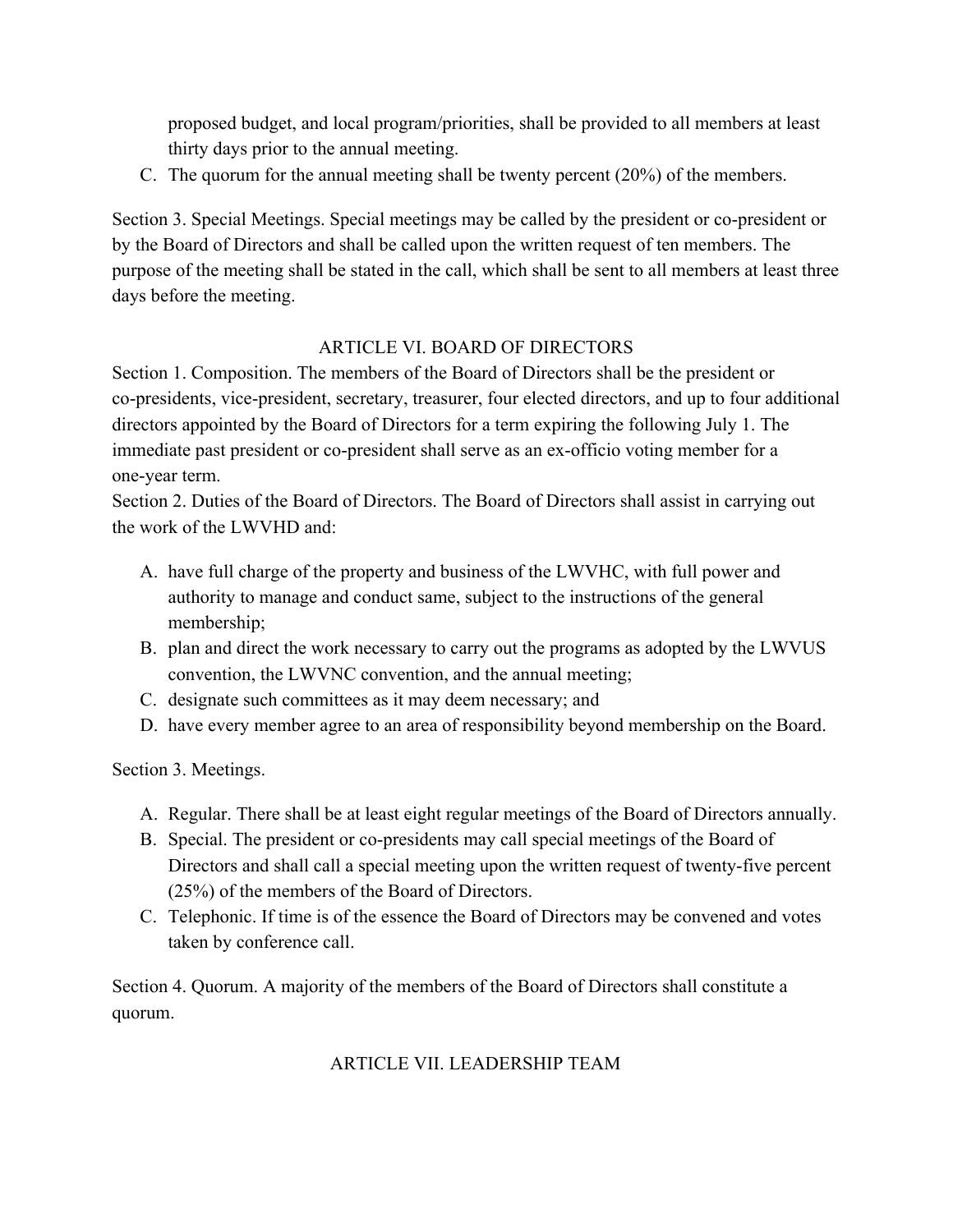Section 1. Membership. The members of the Leadership Team shall be the president or co-presidents, the vice-president, the secretary, and the treasurer.

Section 2. Duties of the Leadership Team. The Leadership Team shall be authorized to act between meetings of the Board of Directors to approve expenditures, as long as the expense is within the budget, and to take non-fiscal action in case of an emergency or in case a decision must be made before the next meeting of the Board of Directors.

Section 3. Meetings. Meetings shall be held at the call of the president or the co-presidents. Section 4. Quorum. A majority of the members of the Leadership Team shall constitute a quorum.

#### ARTICLE VIII. COMMITTEES

Section 1. Standing Committees. Standing committees shall be determined by the Board of **Directors** 

Section 2. Program/Priorities Committees. Program/Priorities committees are created as necessary to implement the program and priorities established at the annual meeting. Section 3. Special Committees. Special committees may be created as necessary by the annual meeting or the Board of Directors.

### ARTICLE IX. FINANCIAL ADMINISTRATION

Section 1. Fiscal year. The fiscal year shall be July 1 through June 30. Section 2. Budget. A budget for the ensuing year shall be submitted by the Board of Directors at the annual meeting for adoption. The budget shall include support for the work of the League as a whole.

Section 3. Financial review. The financial review may be performed in house.

Section 4. Dissolution. In the event of the dissolution of the LWVHC, all monies and securities which may at the time be owned by or under the control of LWVHC shall be paid to the LWVNC after the national and state Per Member Payments and other obligations have been met. All other property of whatsoever nature, whether real, personal, or mixed which may at the time be owned or under the control of the LWVHC shall be distributed to such person, organization, or corporation for such public, charitable, or educational use and purposes as the Board of Directors in its absolute discretion may designate.

### ARTICLE X. PROGRAM/PRIORITIES

Section 1. Authorization. The governing principles adopted by the LWVUS convention, and supported by the League as a whole, constitute the authorization for the adoption of program. Section 2. Program/Priorities. The program/priorities of the LWVHC shall consist of:

A. action to implement principles of the LWVUS and the LWVNC; and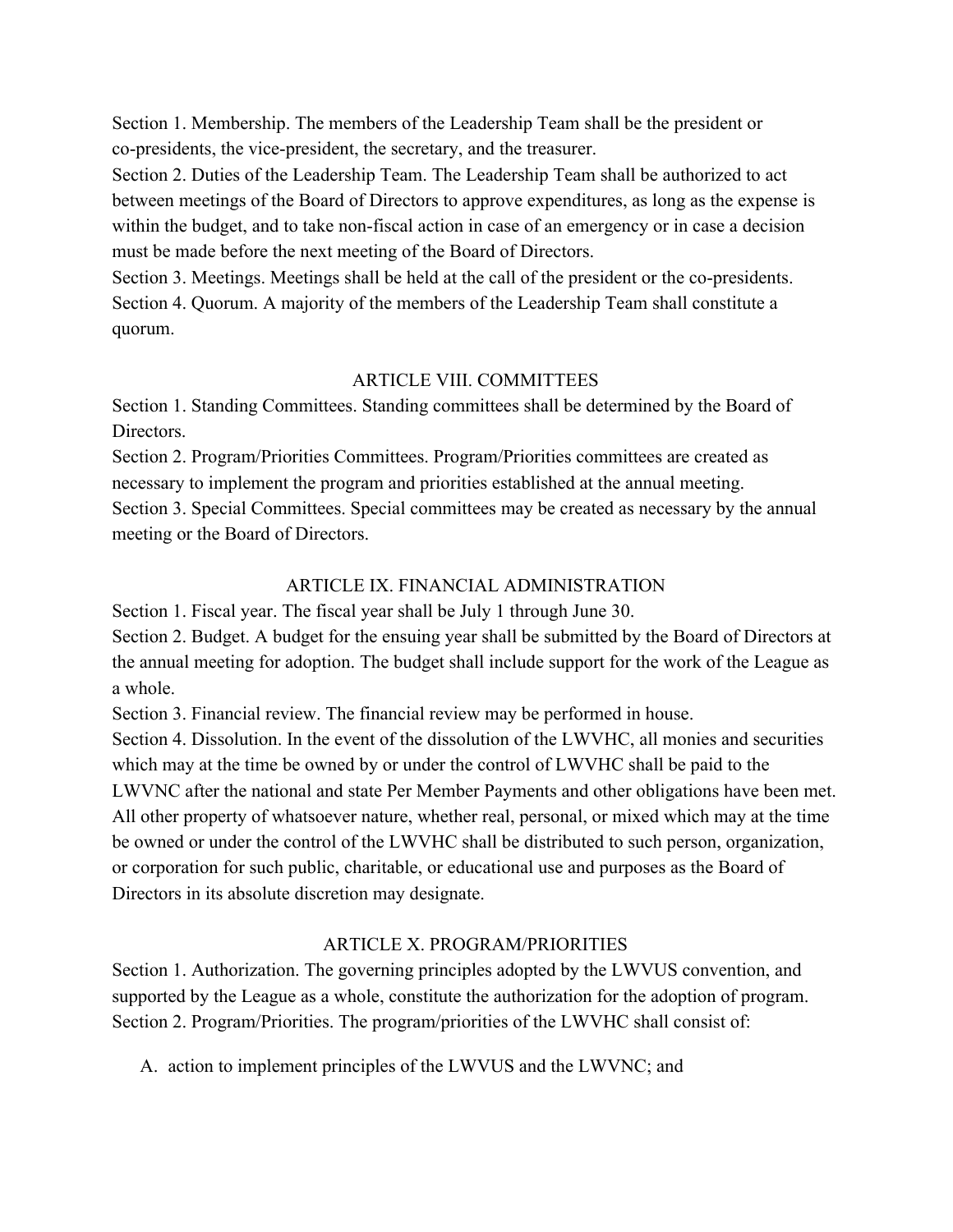B. those local governmental issues chosen for study and action.

Section 3. Action by the Annual Meeting. The annual meeting shall act upon the program/priorities using the following procedure:

- A. The Board of Directors shall consider the recommendations sent by the voting members prior to the annual meeting and shall formulate proposed program/priorities.
- B. A majority vote at the annual meeting shall be required for adoption of program/priorities as presented to the annual meeting by the Board of Directors.
- C. Changes in the program, in the case of altered conditions, may be made at the discretion of the Board of Directors.

Section 4. Member Action. Members may act in the name of the League only when authorized to do so by the Board of Directors. They may act only in conformity with and not contrary to positions taken by the LWVHC, the LWVNC, and the LWVUS.

### ARTICLE XI. LWVUS CONVENTION AND LWVNC CONVENTION

Section 1. LWVUS Convention. The Board of Directors at a meeting before the date on which the names of delegates must be sent to the LWVUS office shall select voting delegates to that convention up to the number allotted by the LWVUS.

Section 2. LWVNC Convention. The Board of Directors at a meeting before the date on which the names of delegates must be sent to the LWVNC office shall select voting delegates to that convention up to number allotted the LWVHC under the provisions of the bylaws of the LWVNC.

## ARTICLE XII. PARLIAMENTARY AUTHORITY

The rules contained in the current edition of *Robert's Rules of Order Newly Revised* shall govern LWVHC in all cases to which they are applicable and in which they are not inconsistent with these bylaws and any special rules of order that LWVHC may adopt.

## ARTICLE XIII. AMENDMENTS

These bylaws may be amended by a two-thirds vote at the annual meeting, provided that amendments were submitted to the membership in writing at least one month in advance of the meeting.

Adopted – July 1983 Amended – May 1989 Amended – May 6, 1993 Amended – May 19, 2005 Amended – May 10, 2007 Amended – May 14, 2011 Editing Revisions Approved by Board – April 5, 2012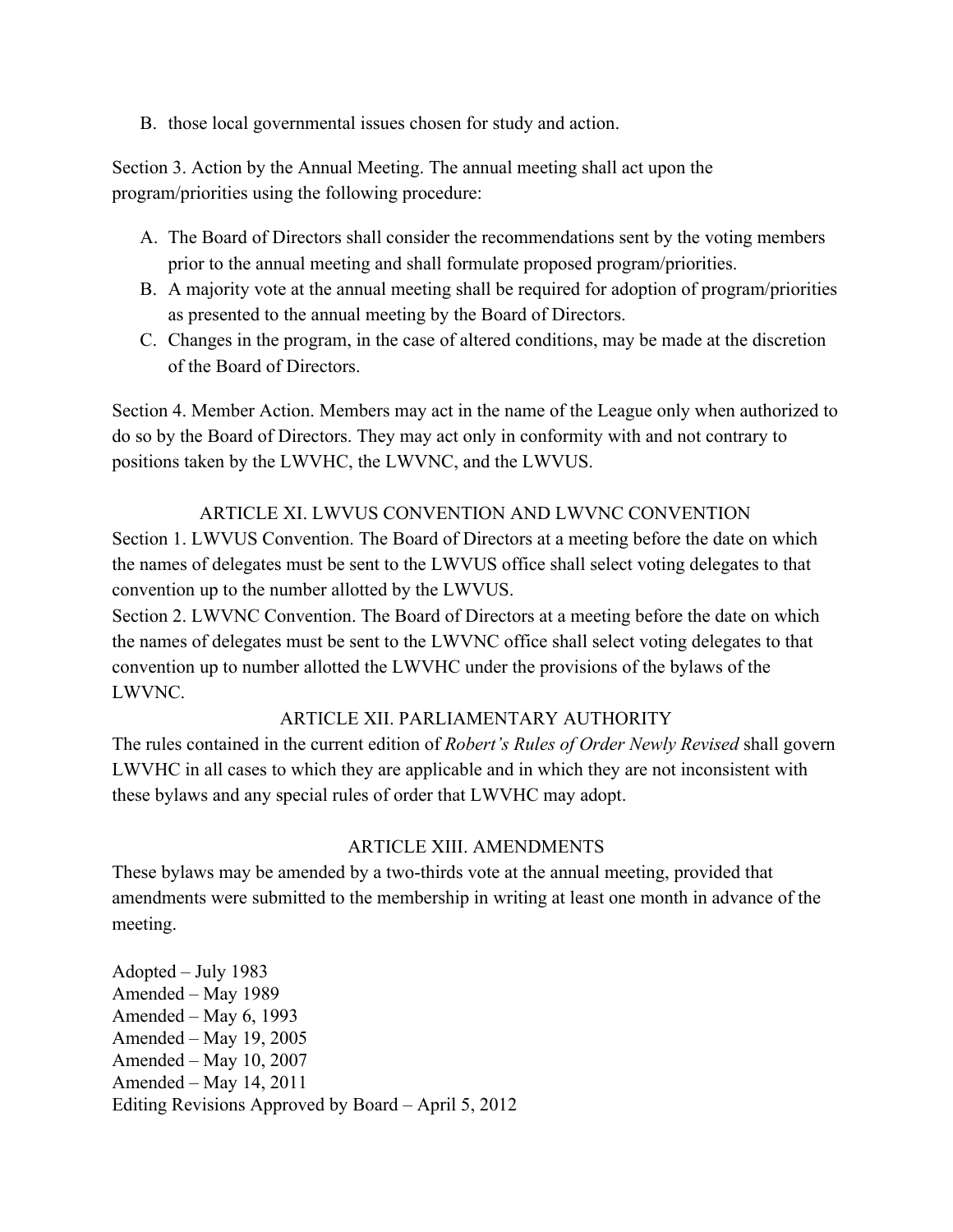Amended – June 14, 2018 Revised and Restated, Approved by Membership - June 19, 2020

## **BUDGET**

## **2020-2021 Income Budget**

#### **Dues**

| <b>Individual Member</b> |                         | \$4,700.00    |
|--------------------------|-------------------------|---------------|
| <b>Family Member</b>     |                         | \$1,000.00    |
| Scholarship              |                         | \$25.00       |
| Life $-3$                |                         | <b>\$0.00</b> |
|                          | Sub Total = $$5,725.00$ |               |

## **Fund Raising**

|                  | Sub Total $=$ | \$2,650.00 |
|------------------|---------------|------------|
| Misc.            |               | \$250.00   |
| Annual Fund      |               | \$2,000.00 |
| <b>Nametags</b>  |               | \$50.00    |
| <b>Donations</b> |               | \$350.00   |

## **Grants**

| <b>HCLWVEF</b> |               | \$500.00      |
|----------------|---------------|---------------|
| <b>LWV-USA</b> |               | <b>\$0.00</b> |
| Other          |               | \$0.00        |
|                | Sub Total $=$ | \$500.00      |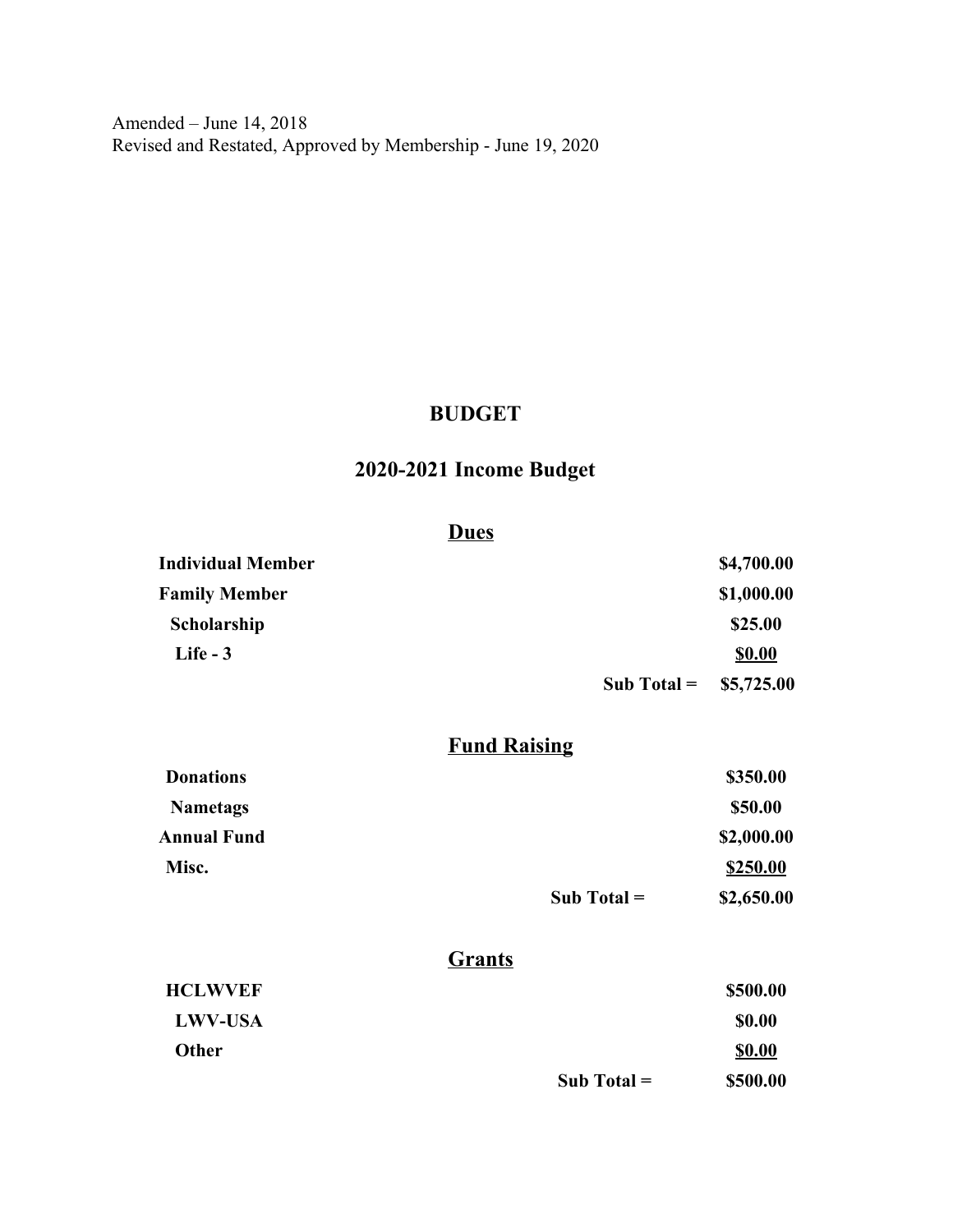# **Operating Income**

|                             | Sub Total $=$ | \$4,065.00 |
|-----------------------------|---------------|------------|
| In-Kind                     |               | \$250.00   |
| <b>LWVHC Reserve</b>        |               | \$1,815.00 |
| <b>Meals Annual Meeting</b> |               | \$2,000.00 |

## **Total Income= \$12,940.00**

## **2020-2021 Expense Budget**

## **Administration**

| <b>Advertising</b>                  | \$200.00   |
|-------------------------------------|------------|
| <b>Board Expenses</b>               | \$300.00   |
| P.O. Box                            | \$160.00   |
| Postage                             | \$50.00    |
| Membership                          | \$200.00   |
| <b>Technology</b>                   | \$175.00   |
| <b>Insurance</b>                    | \$275.00   |
| <b>Annual Meeting</b>               | \$250.00   |
| Rent<br>\$200.00                    |            |
| <b>Member Meals: Annual Meeting</b> | \$2,000.00 |
| <b>Donations from LWVHC</b>         | \$500.00   |
| <b>FS Student Award</b>             | \$500.00   |
| <b>In-Kind</b>                      | \$250.00   |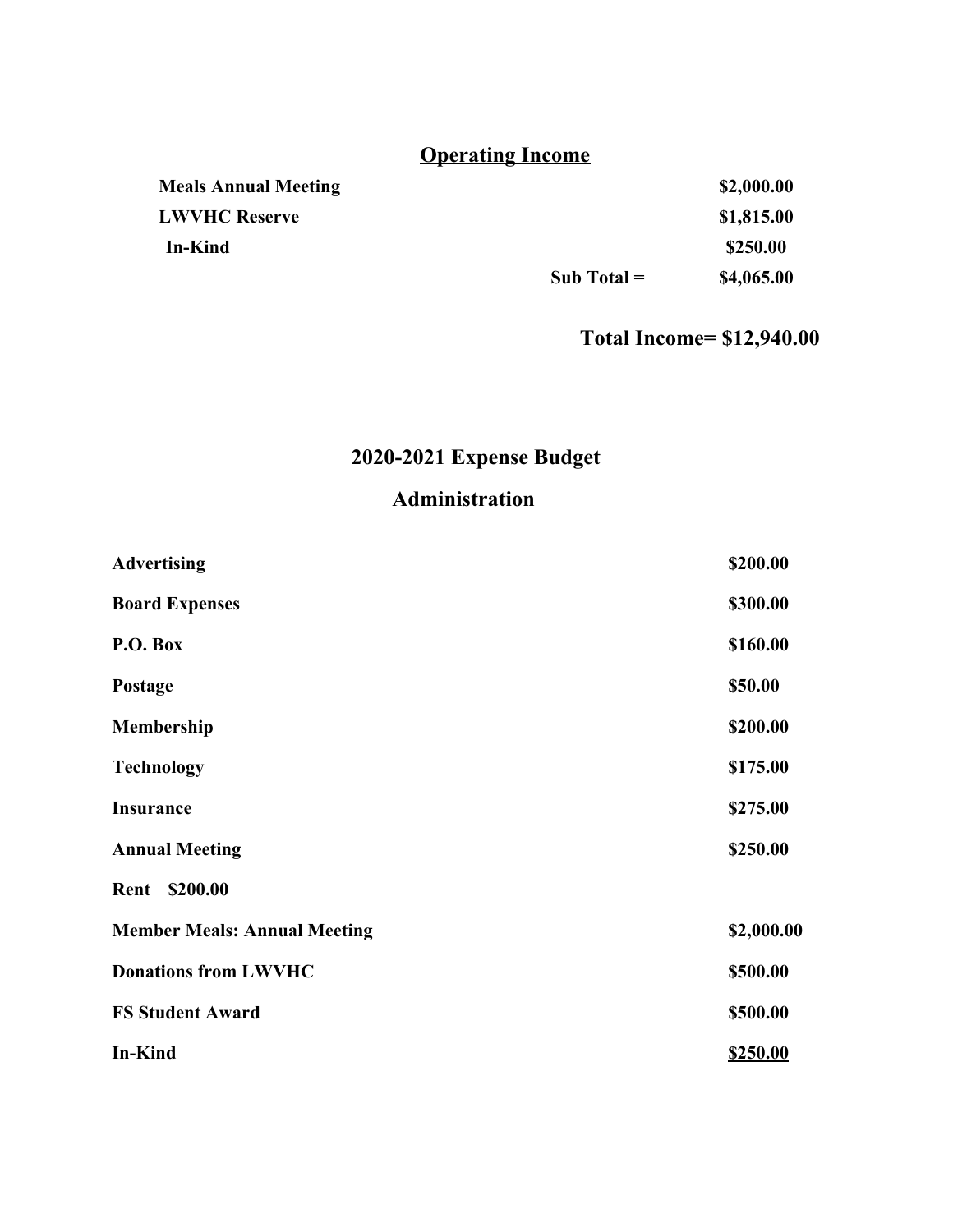| $Subtotal =$ | \$5,060.00 |
|--------------|------------|
|--------------|------------|

## **LWV Assessments**

| <b>National PMP</b>                                                         |              | \$3,300.00                         |
|-----------------------------------------------------------------------------|--------------|------------------------------------|
| <b>State PMP</b>                                                            |              | \$1,200.00                         |
|                                                                             | $Subtotal =$ | \$4,500.00                         |
| <b>LWV Convention/Council</b>                                               |              |                                    |
| <b>State</b>                                                                |              | \$1,000.00                         |
| <b>National</b>                                                             |              | <b>\$0.00</b>                      |
|                                                                             | $Subtotal =$ | \$1,000.00                         |
| <b>Fund Raising Expenses</b>                                                |              |                                    |
| <b>Name Tags</b>                                                            |              | \$30.00                            |
| <b>Annual Fund</b>                                                          |              | <b>\$600.00</b>                    |
|                                                                             | $Subtotal =$ | \$630.00                           |
| <b>Program Support</b>                                                      |              |                                    |
| <b>Immigration Advocacy</b><br><b>Observer Corp</b><br><b>Voter Service</b> |              | \$150.00<br>\$100.00<br>\$1,200.00 |
| <b>Education</b>                                                            |              | \$100.00                           |
| <b>Student Engagement</b>                                                   |              | \$100.00                           |
| <b>Students for Democracy</b>                                               |              | \$100.00                           |
| <b>Unallocated</b>                                                          |              | <b>\$0.00</b>                      |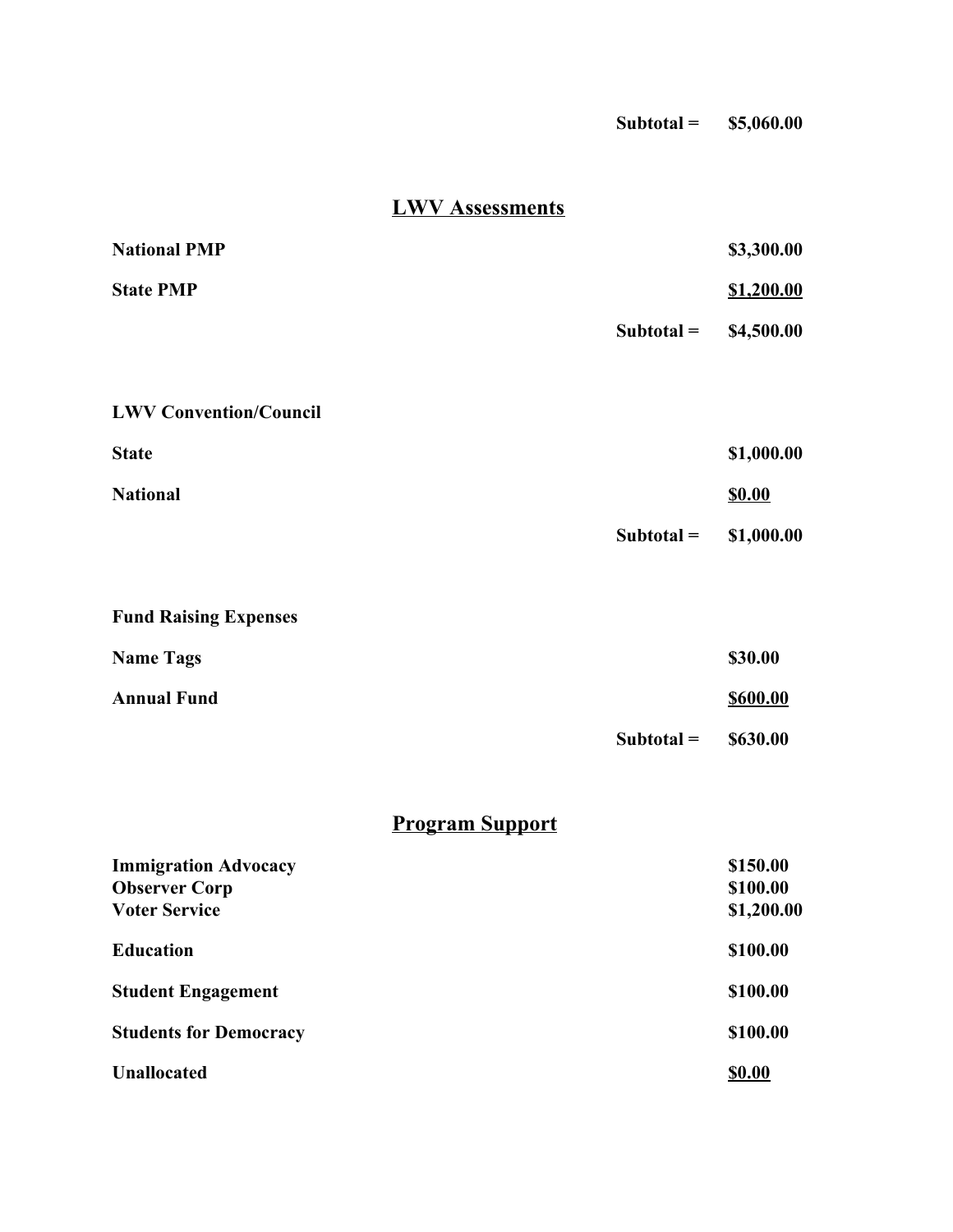**Subtotal = \$1,750.00**

**Total Expenses = \$12,940.00**

#### **NOMINATING COMMITTEE SLATE**

OFFICERS:

Brenda Sherrer - Vice-President – 2 years (2020-2022) Ruth Baldwin – Treasurer – 2 years (2020-2022)

THREE DIRECTORS: Paul Goebel - Director – 2 years (2020-2022) Liz Hill - Director – 2 years (2020-2022) Ernie Mowell - Director – 1 year (2020-2021)

## Nominating Committee

Patti Rogers - Co-Chair 1 year (2020-2021) Sharon Burlingame - Co-Chair 1 year (2020-2021) Judy Katz – 1 year (2020-2021)

Submitted by LWVHC Nominating Committee 2019-2020 Ruth Baldwin; Judy Hansen; Patti Rogers, Chair

Remaining on Board: Rachel Poller - President (2019 - 2021) Nan Jennings - Secretary (2019 - 2021) Caren Kessler - Director (2019 - 2021)

#### **PAST PRESIDENTS LWVHC**

1963-1965 Francee Sherman 1965-1968 Eleanor Cosgrove 1968-1971 Rita Hopkins 1971-1973 Margaret Milroy